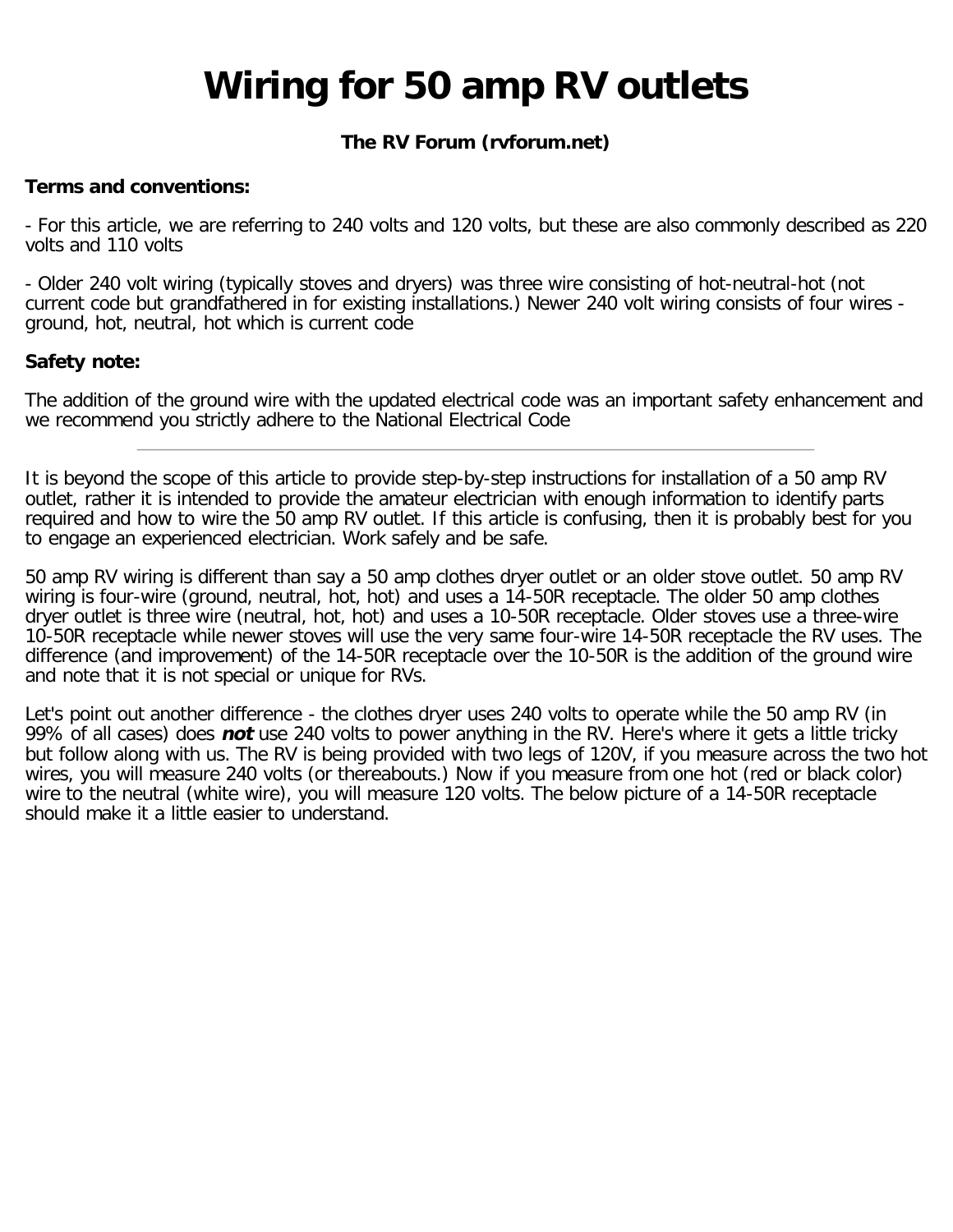AO VOIL Hot Hot **La Volte** Neutral (white)

When you wire up a 14-50R 240V 50 amp outlet, you will measure 240 volts from hot to hot, 120 volts from each hot to neutral, 120 volts from each hot to ground, and finally **zero (0) volts from neutral to ground**. If your measurements don't correspond, then you have a **PROBLEM!**

Now, let's look at the back-side of the receptacle:

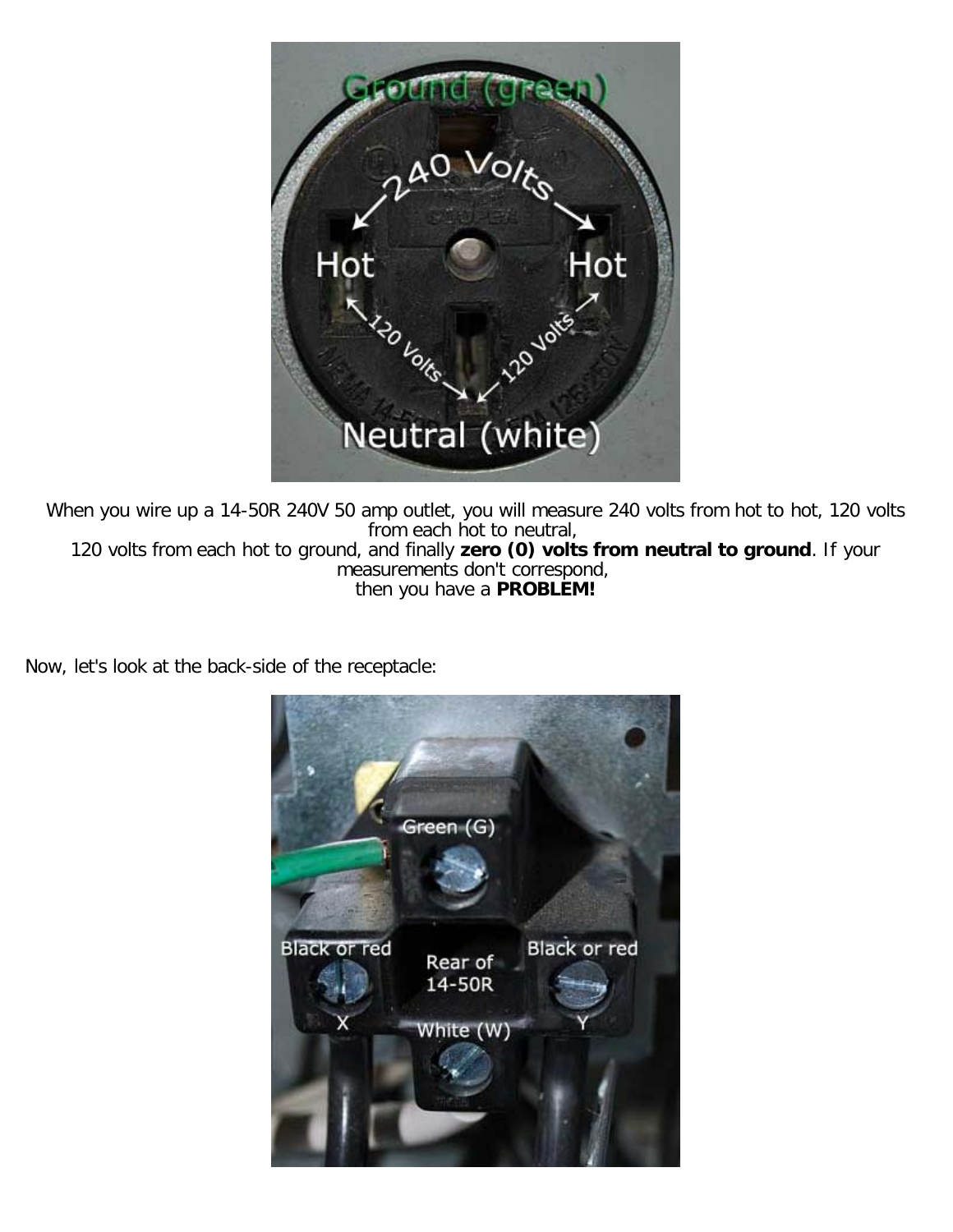For terminal X or Y, it doesn't make any difference if the red or black is on X or Y - they are completely interchangeable. Note in the above picture the wires for both hot legs are black, but this wiring example is from a commercially produced RV power box. Typically one hot leg of 240V service will be colored red, and the other hot leg will be black.

On the circuit breaker end, you will of course need a 50 amp 240V breaker like shown below:



When planning wire runs to determine the wire size or gauge you need, you can search the Internet for "wire size calculator" and input your variables (length and desired voltage drop) and the script will output the wire gauge you will need. Recommend you plan for no more than a 3% voltage drop.

### **Some wire gauge calculations to provide less than or equal to a 3% voltage drop will be:**

25 feet - 8 gauge (0.67 % voltage drop) **note: 8 gauge is the minimum wire size for 240 volts at 50 amps**

50 feet - 6 gauge (0.85 % voltage drop)

75 feet - 6 gauge (1.27 % voltage drop)

100 feet - 4 gauge ( 1.06 % voltage drop)